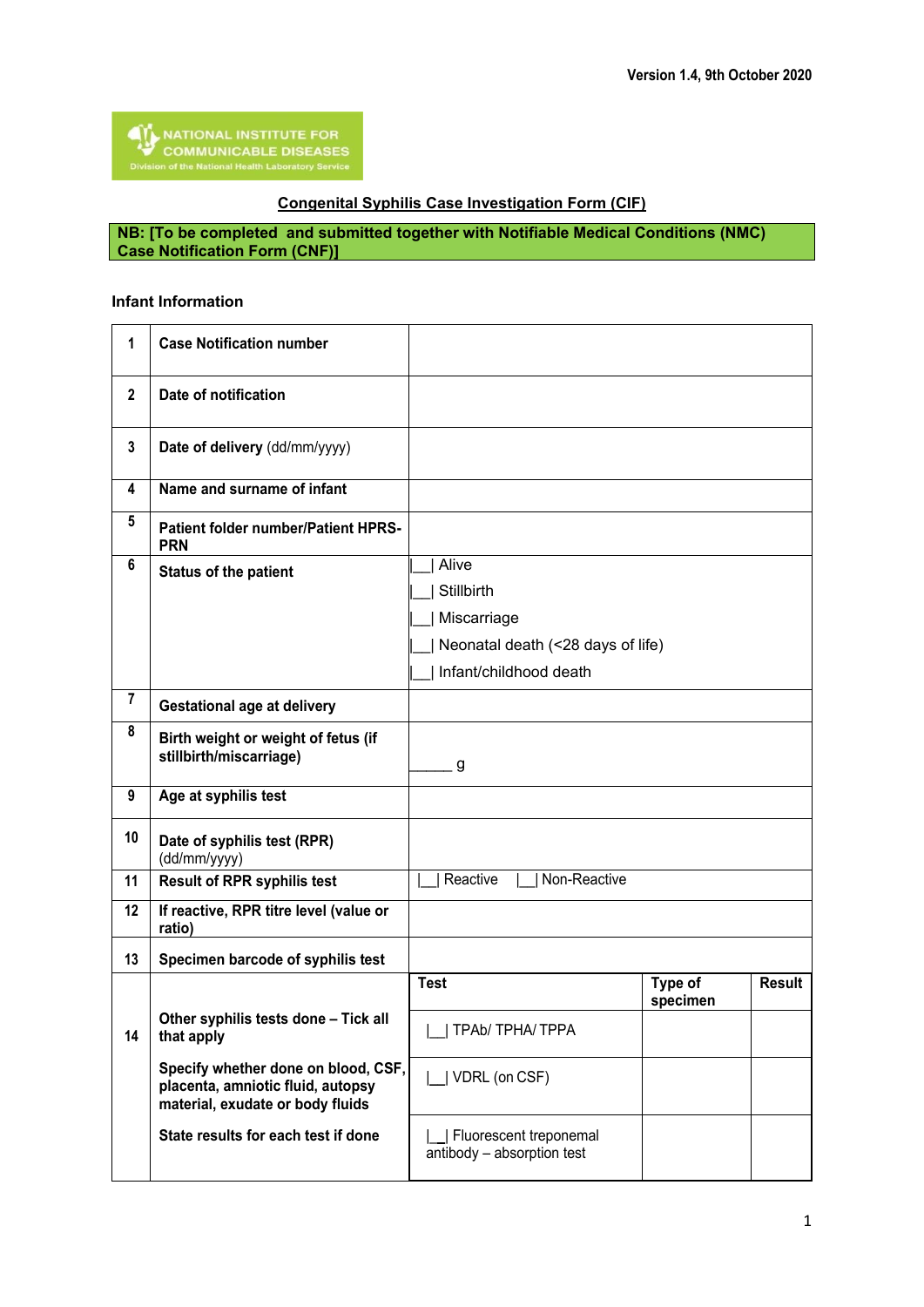|    |                                                                                                                  | Treponema pallidum PCR                                                                                                                                                                                                                                                                                                                            |  |
|----|------------------------------------------------------------------------------------------------------------------|---------------------------------------------------------------------------------------------------------------------------------------------------------------------------------------------------------------------------------------------------------------------------------------------------------------------------------------------------|--|
|    |                                                                                                                  | Dark field microscopy                                                                                                                                                                                                                                                                                                                             |  |
|    |                                                                                                                  | Other                                                                                                                                                                                                                                                                                                                                             |  |
|    |                                                                                                                  | Specify: ___                                                                                                                                                                                                                                                                                                                                      |  |
| 15 | Does the infant have features<br>suggestive of early congenital<br>syphilis?<br><b>If yestick all that apply</b> | No clinical features suggestive of early congenital syphilis<br>Hepatosplenomegaly<br>Rash<br>Jaundice<br>Anaemia<br>Nasal discharge<br>Mucosal lesions<br>Pseudoparalysis of limb/s<br>Delayed milestones<br>Failure to thrive<br>Pneumonia<br>Thrombocytopaenia<br>Lymphadenopathy<br>Neurological complications<br>Other<br>If other, specify: |  |
| 16 | Does the infant/child have any<br>radiological findings suggestive of<br>syphilis<br>If yes tick all that apply  | No radiological features suggestive of early congenital syphilis<br>  Periostitis<br>Metaphysitis<br>Osteochondritis<br>Osteomyelitis<br> Other<br>If other, specify: <b>with the set of the set of the set of the set of the set of the set of the set of the set o</b>                                                                          |  |
| 17 | <b>Treatment for syphilis received</b>                                                                           | Yes<br>  No                                                                                                                                                                                                                                                                                                                                       |  |
| 18 | <b>Specify treatment for syphilis</b><br>received                                                                | crystalline penicillin G<br>benzathine penicillin G<br>procaine penicillin G<br>Bicillin CR (benzathine penicillin G + procaine<br>penicillin G)                                                                                                                                                                                                  |  |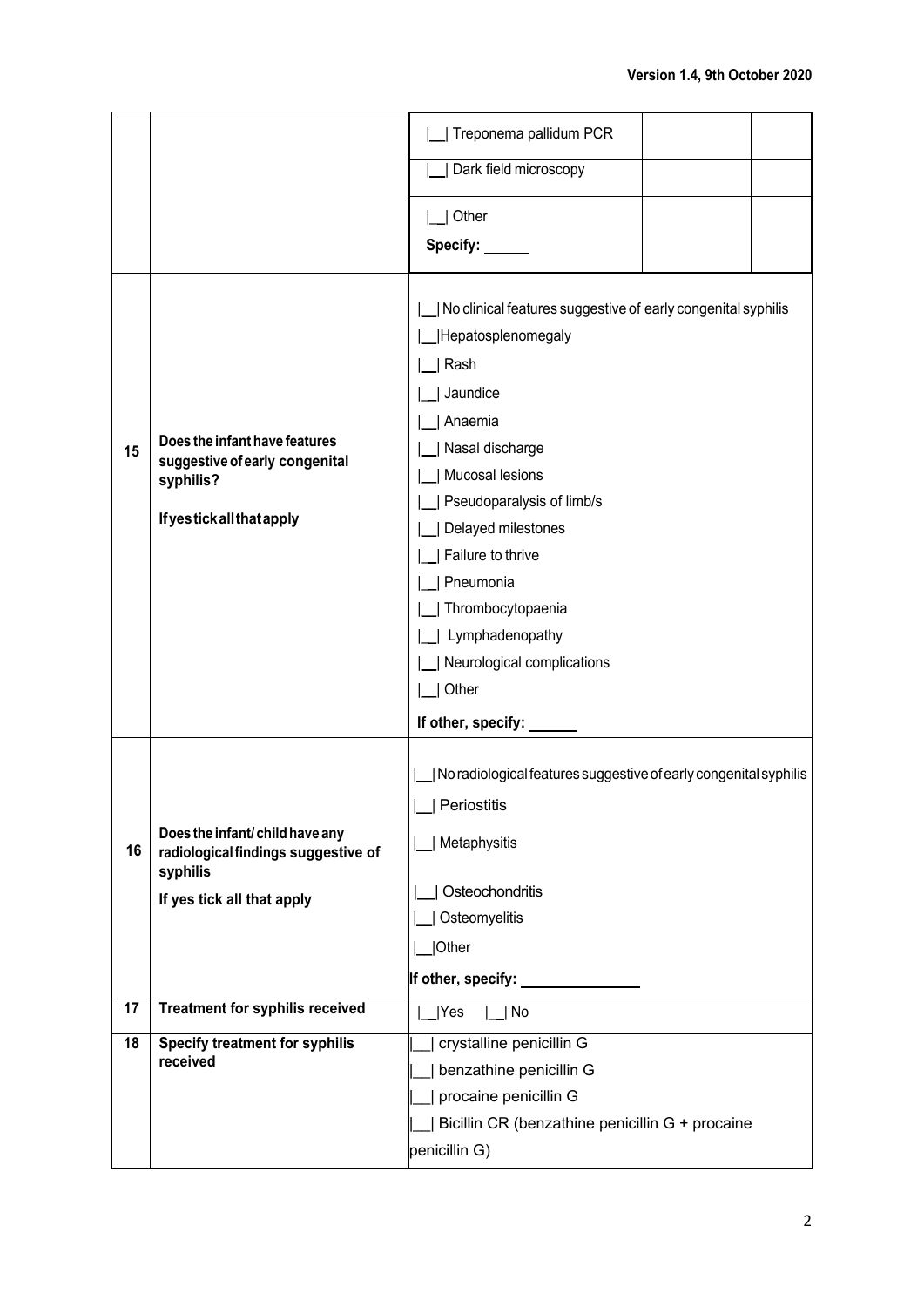|    |                                                                               | Other                         |                     |
|----|-------------------------------------------------------------------------------|-------------------------------|---------------------|
|    |                                                                               |                               |                     |
|    |                                                                               | Specify:                      |                     |
|    |                                                                               | Dose: ___ units/kg            |                     |
| 19 | If no, the reason for not receiving the $\parallel$<br>above listed treatment | Penicillin shortage           |                     |
|    |                                                                               | Adverse reaction to treatment |                     |
|    |                                                                               | Stillbirth                    |                     |
|    |                                                                               | Other                         |                     |
|    |                                                                               | If other, specify: ______     |                     |
| 20 | Date of syphilis treatment- 1st dose<br>received (dd/mm/yyyy)                 |                               |                     |
| 21 | Number of doses received                                                      |                               |                     |
| 22 | <b>Duration of treatment</b>                                                  | days                          |                     |
|    |                                                                               | Please tick all that applies. | <b>Test results</b> |
| 23 | Other tests done (result)                                                     | Toxoplasmosis                 |                     |
|    |                                                                               | Rubella virus                 | .<br>.              |
|    |                                                                               | $ $ $ $ CMV                   |                     |
|    |                                                                               | Herpes Simplex virus          | .                   |
|    |                                                                               | $ $   HIV                     |                     |
|    |                                                                               | TB                            |                     |
|    |                                                                               | __  Malaria                   | .                   |
|    |                                                                               | $ $   Other                   |                     |
|    |                                                                               | If other, specify: ___        |                     |
| 24 | Other relevant laboratory tests eg)<br><b>LFTs</b>                            |                               |                     |
| 25 | Specimen barcode of HIV test                                                  |                               |                     |

## **Maternal Information**

|              | Name and surname of mother                              |                           |
|--------------|---------------------------------------------------------|---------------------------|
| $\mathbf{2}$ | <b>Patient folder number/Patient</b><br><b>HPRS-PRN</b> |                           |
| 3            | Gestational age at<br>delivery/stillbirth/miscarriage   | weeks                     |
| 4            | Syphilis test done during<br>pregnancy                  | Yes<br>l No               |
| 5            | Date of syphilis test (RPR)<br>(dd/mm/yyyy)             |                           |
| 6            | <b>Result of RPR syphilis test</b>                      | Non-Reactive<br> Reactive |
| 7            | If reactive, RPR titre level<br>(value or ratio)        |                           |